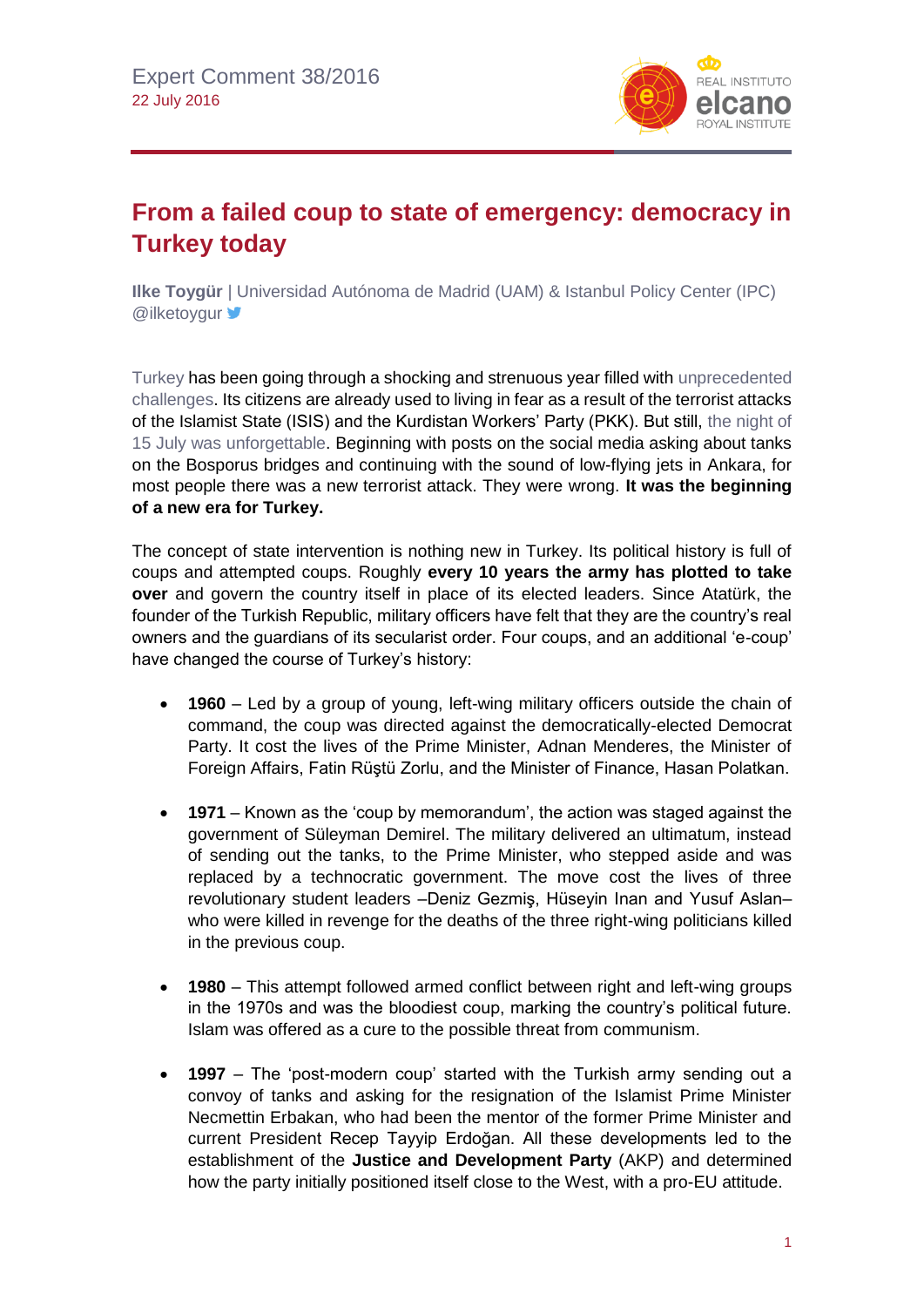**2007 –** The failed attempt became known as the 'e-coup' since the army posted a list of demands on its website. It was stifled by the popularity of Prime Minister Erdoğan.

Since Erdoğan came to power he has fought the army and the possibility of a coup. Ironically, the Gülenists –the followers of the cleric **Fethullah Gülen**, who lives in selfimposed exile in Pennsylvania– had been the main ally in this fight in the previous decade. There had been huge **purges** before in the *Ergenekon* and *Balyoz* cases, aimed at secularists in the armed forces that might have been tempted to intervene in the future. The vacant positions were filled with Gülenists, who are now implicated as the leaders of the failed attempt on Friday 15 July.

## The purge today

The numbers involved in the Friday attempt are shocking. According to the Prime Minister's final announcement, by 18 July up to 60 policemen, three soldiers and 145 civilians had been killed, with 1,491 injured. Including the soldiers who joined the coup, the death toll rises to 232. **A purge is now in full force: 8.860 individuals have been detained**, with 990 of them already under formal arrest. Another 2,745 members of the judiciary have been suspended. Turkey's High Education Board has requested the resignation of 1,577 university deans. The process continues in schools and in the Ministry of Education. The licences of 21,000 teachers have been cancelled. The total rises to 60,000 when considering all the people are affected by the current situation.

### The impact of religion

Ironically, if the 1980 coup had not killed so many leftists, permanently scarring the left's ideology, and promoted Islam as a cure to the possible threat of communism, Islamists would not be as powerful as they are today. The AKP publicly disowned Islam in the first years of its government, underlining its differences from its predecessors. Erdoğan pushed for further EU reforms and tried to locate the party within the sphere

"The AKP publicly disowned Islam in the first years of its government […] However, that position has been subverted and religion is clearly being used to mobilise its supporters"

of democratic governments such as the European christian democrats. However, that position has been subverted and religion is clearly being used to mobilise its supporters. The night of the attempted coup, mosques made calls for the public to take to the streets, while crowds continually shouted the name of God throughout the night in both Istanbul and Ankara. **In the ongoing protest, Islamist chants shut out all else.**

### Mass mobilisation

The key turning point on Friday was the live connections of President Erdoğan and other AKP officials via **FaceTime** to different TV channels encouraging mass mobilisation. While it was predominantly AKP supporters and Islamists who took to the streets, most secularists watched the developments from home. **Mass mobilisation was the key factor in defeating the coup, in addition to effective police resistance to the army.**